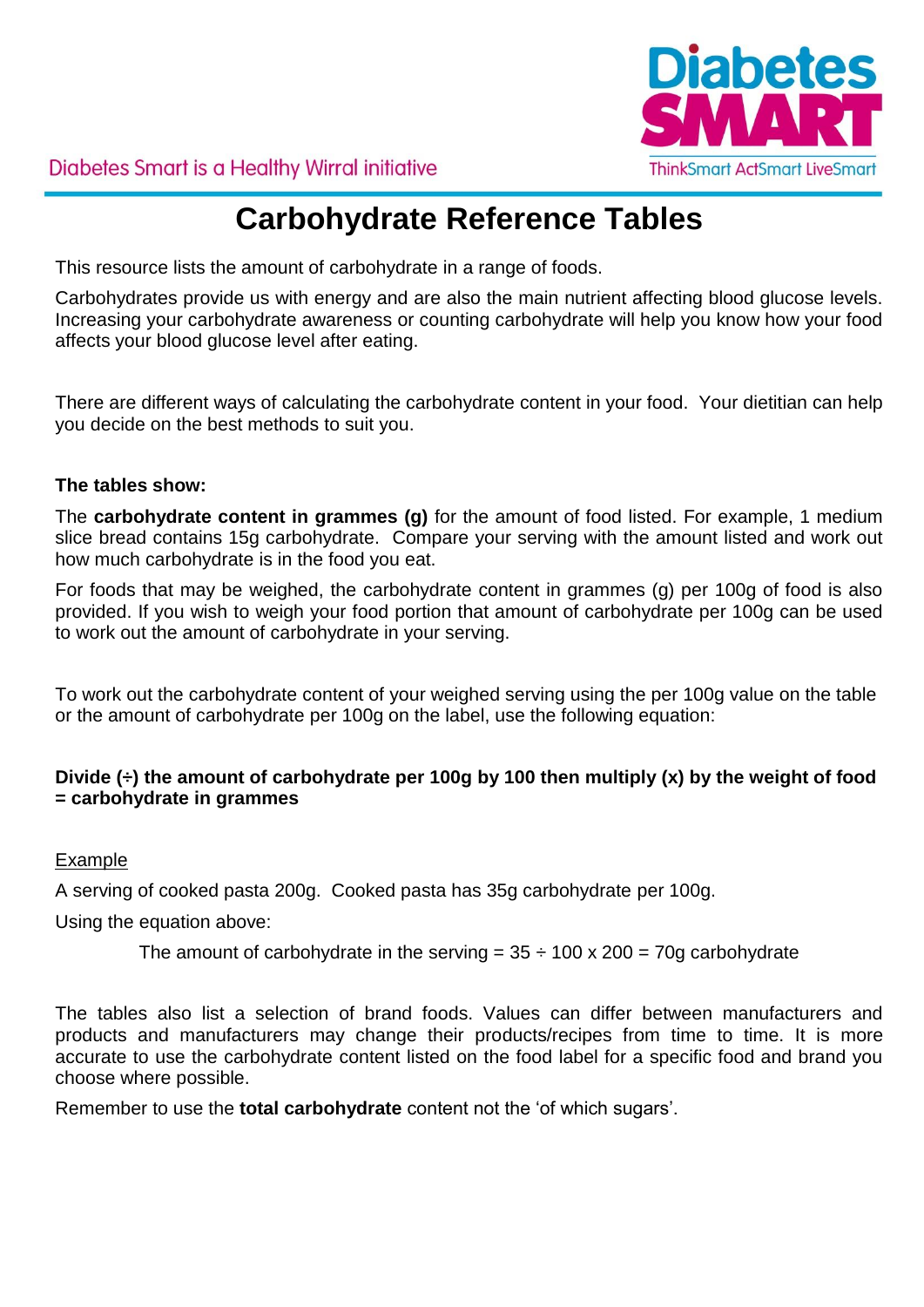

## **Conversion charts for weight and liquid**

Metric measures such as grammes (g) or millilitres (ml) are used on food packets and labels in the UK. If you are more familiar with imperial measures such as ounces (oz) and pounds (lb) these conversion charts may be helpful.

| <b>Metric weights</b>     | <b>Imperial weights</b>  |
|---------------------------|--------------------------|
| 15g (grams)               | $\frac{1}{2}$ oz (ounce) |
| 25g                       | 1 $oz$                   |
| 50 <sub>q</sub>           | 20Z                      |
| 75g                       | 3oz                      |
| 100 <sub>g</sub>          | $4oz = \frac{1}{4}$ lb   |
| 225g                      | $8oz = \frac{1}{2}$ lb   |
| 350g                      | 12 oz = $\frac{3}{4}$ lb |
| 450g                      | $16oz = 1 lb$            |
| $1000g = 1$ kg (kilogram) |                          |

### **Weight conversion chart**

| Liguid conversion chart |                               |  |  |
|-------------------------|-------------------------------|--|--|
| <b>Metric volume</b>    | <b>Imperial volume</b>        |  |  |
| 5 ml (millilitre)       | 1 tsp (teaspoon)              |  |  |
| 15ml                    | 1 tbsp (tablespoon)           |  |  |
| 30 <sub>ml</sub>        | 1 fl oz (fluid ounce)         |  |  |
| 150ml                   | 5 fl oz = $\frac{1}{4}$ pint  |  |  |
| 200ml                   | 7 fl oz = $\frac{1}{3}$ pint  |  |  |
| 275ml                   | 10 fl oz = $\frac{1}{2}$ pint |  |  |
| 425ml                   | 15 fl oz = $\frac{3}{4}$ pint |  |  |
| 568ml                   | 20 fl $oz = 1$ pint           |  |  |
| $1000ml = 1$ (litre)    |                               |  |  |

### **Liquid conversion chart**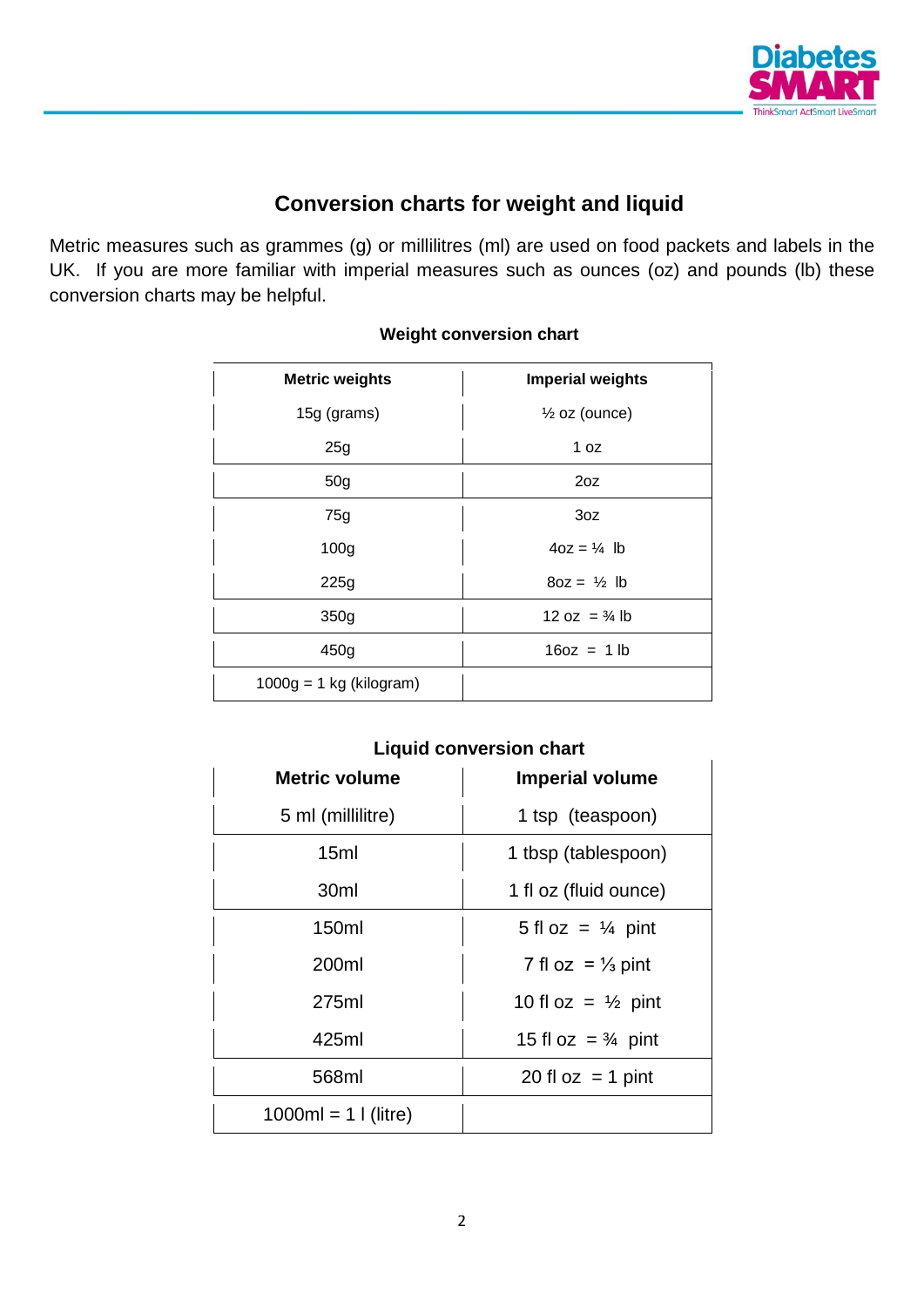

### **Contents**

| Food type                 | Page      |
|---------------------------|-----------|
| bread                     | 4         |
| cake                      | 4         |
| puddings                  | 5         |
| biscuits                  | 5         |
| breakfast cereals         | 5         |
| fruit                     | 6         |
| vegetables                | 6         |
| pasta/rice/grains         |           |
| meat/fish products        | 8         |
| <b>SOUPS</b>              | 8         |
| sauces                    | 8         |
| dairy foods               | 8         |
| drinks                    | 9         |
| hypo treatments           | 10        |
| jams/spreads              | 10        |
| sweets and chocolates     | $10 - 11$ |
| crisps and savoury snacks |           |
| takeaway                  | 12        |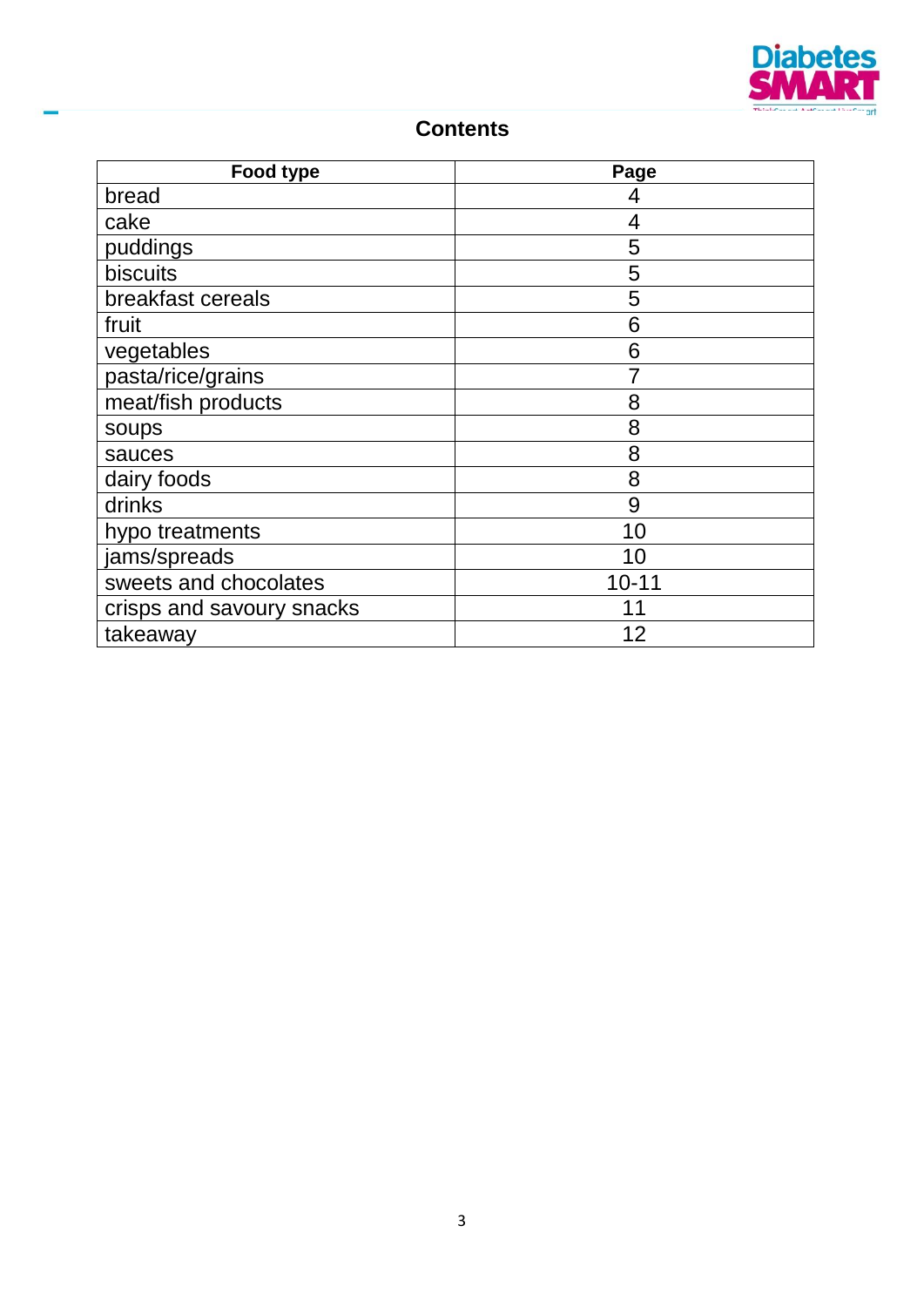

| <b>Bread</b>             | Serving<br>Amount      | Carbohydrate (g) |                 |
|--------------------------|------------------------|------------------|-----------------|
|                          |                        |                  |                 |
|                          |                        | /serving         | /100g           |
| White                    | 1 thin slice           | 11g              | 50 <sub>g</sub> |
|                          | 1 medium<br>slice      | 15g              | 50 <sub>q</sub> |
|                          | 1 thick slice          | 20 <sub>g</sub>  | 50 <sub>g</sub> |
|                          | 1 extra thick<br>slice | 30 <sub>g</sub>  | 50 <sub>g</sub> |
| Wholemeal                | 1 thin slice           | 10 <sub>g</sub>  | 42g             |
|                          | 1 medium               | 15g              | 42g             |
|                          | slice                  |                  |                 |
|                          | 1 thick slice          | 20 <sub>g</sub>  | 42g             |
|                          |                        |                  |                 |
| Granary                  | 1 medium<br>slice      | 15g              | 46 <sub>g</sub> |
| Rye                      | 1 medium<br>slice      | 16g              | 46 <sub>g</sub> |
|                          |                        |                  |                 |
| <b>Baguette</b>          | 2 1/2 cm slice         | 10 <sub>g</sub>  | 55g             |
|                          | 13 cm slice            | 50 <sub>g</sub>  | 55g             |
| <b>Breadsticks</b>       | 3                      | 10 <sub>g</sub>  | 73g             |
| Ciabatta                 | 1 thick slice          | 20 <sub>g</sub>  | 51g             |
| Garlic<br><b>Bread</b>   | 1 thick slice          | 20 <sub>g</sub>  | 48g             |
|                          |                        |                  |                 |
| Finger roll              | 1<br>1                 | 21g              | 52g             |
| Crusty roll<br>Wholemeal | 1                      | 25g              | 56g             |
| roll                     |                        | 25g              | 50g             |
| <b>Burger roll</b>       | 1                      | 30 <sub>g</sub>  | 49q             |
| Large white<br>bap       | $\overline{1}$         | 50 <sub>g</sub>  | 52g             |
| Large Bap<br>wholemeal   | 1                      | 48g              | 50 <sub>g</sub> |
| English<br>muffin        | 1                      | 30 <sub>g</sub>  | 43g             |
| Crumpet                  | 1                      | 20 <sub>g</sub>  | 44g             |
|                          |                        |                  |                 |
| Croissant                | 1                      | 22g              | 43g             |
| <b>Brioche</b>           | slice<br>1             | 20g              | 56g             |
| Pain au<br>chocolate     | 1                      | 30g              | 46g             |
| Pain au<br>raisin        | 1                      | 37g              | 39g             |
| Belgian<br>waffle        | 1                      | 15g              | 53g             |
| Danish<br>pastry         | 1                      | 45g              | 51g             |

|                        | Serving<br>Amount               | Carbohydrate (g) |                 |
|------------------------|---------------------------------|------------------|-----------------|
|                        |                                 | /serving         | /100g           |
| <b>Plain Naan</b>      | 1<br>medium<br>(120g)           | 60 <sub>q</sub>  | 50 <sub>q</sub> |
| Poppadum               | 1 large<br>(25g)                | 10 <sub>g</sub>  | 42g             |
| Chapatti               | 1<br>medium<br>(60g)            | 26g              | 43g             |
| <b>White Pitta</b>     | mini                            | 18 <sub>g</sub>  | 50 <sub>g</sub> |
| <b>White Pitta</b>     | 1                               | 30 <sub>g</sub>  | 50 <sub>g</sub> |
| <b>Wholemeal Pitta</b> | 1                               | 28g              | 46 <sub>q</sub> |
|                        |                                 |                  |                 |
| Tortilla White         | Medium                          | 23g              | 58g             |
|                        | Large                           | 35g              | 58g             |
| Tortilla<br>Wholemeal  | Medium                          | 18 <sub>g</sub>  | 46g             |
|                        | large                           | 28 <sub>q</sub>  | 46 <sub>q</sub> |
| <b>Cakes</b>           |                                 |                  |                 |
| Scone                  | 45g                             | 25g              |                 |
| Tea cake               | 60g                             | 32g              |                 |
| <b>Muffin</b>          | 100 <sub>g</sub>                |                  |                 |
| Choc mini muffin       |                                 | 40 <sub>g</sub>  |                 |
| Malt loaf              | 28g<br><b>Slice</b>             | 15g              |                 |
|                        |                                 | 20 <sub>g</sub>  |                 |
| Iced finger            | 40g                             | 20 <sub>g</sub>  |                 |
| Chocolate éclair       | 90g                             | 25g              |                 |
| Profiteroles           | 6 (120g)                        | 30 <sub>q</sub>  |                 |
| Cream horn             | 60g                             | 15g              |                 |
| Cheesecake             | 150g                            | 40 <sub>g</sub>  |                 |
| Meringue nest          | 1 $(15g)$                       | 15g              |                 |
| Ring doughnut          | 65g                             | 30 <sub>g</sub>  |                 |
| Jam doughnut           | 70g                             | 35g              |                 |
| Pancake                | 60 <sub>g</sub>                 | 15g              |                 |
| Scotch pancake         | 35g                             | 15g              |                 |
| Sponge cake            | Slice<br>75g                    | 35g              | 47g             |
| Fruit cake             | <b>Slice</b><br>60 <sub>g</sub> | 35g              | 58g             |
| Carrot cake            | Slice<br>75g                    | 30 <sub>g</sub>  | 40 <sub>g</sub> |
| Swiss roll             | Slice<br>35g                    | 22g              | 63g             |
| Cup cake               | 1 $(40g)$                       | 15g              |                 |
| Chocolate mini<br>roll | 1(29g)                          | 15g              |                 |
| Gateau                 | Slice<br>(75g)                  | 21g              | 28g             |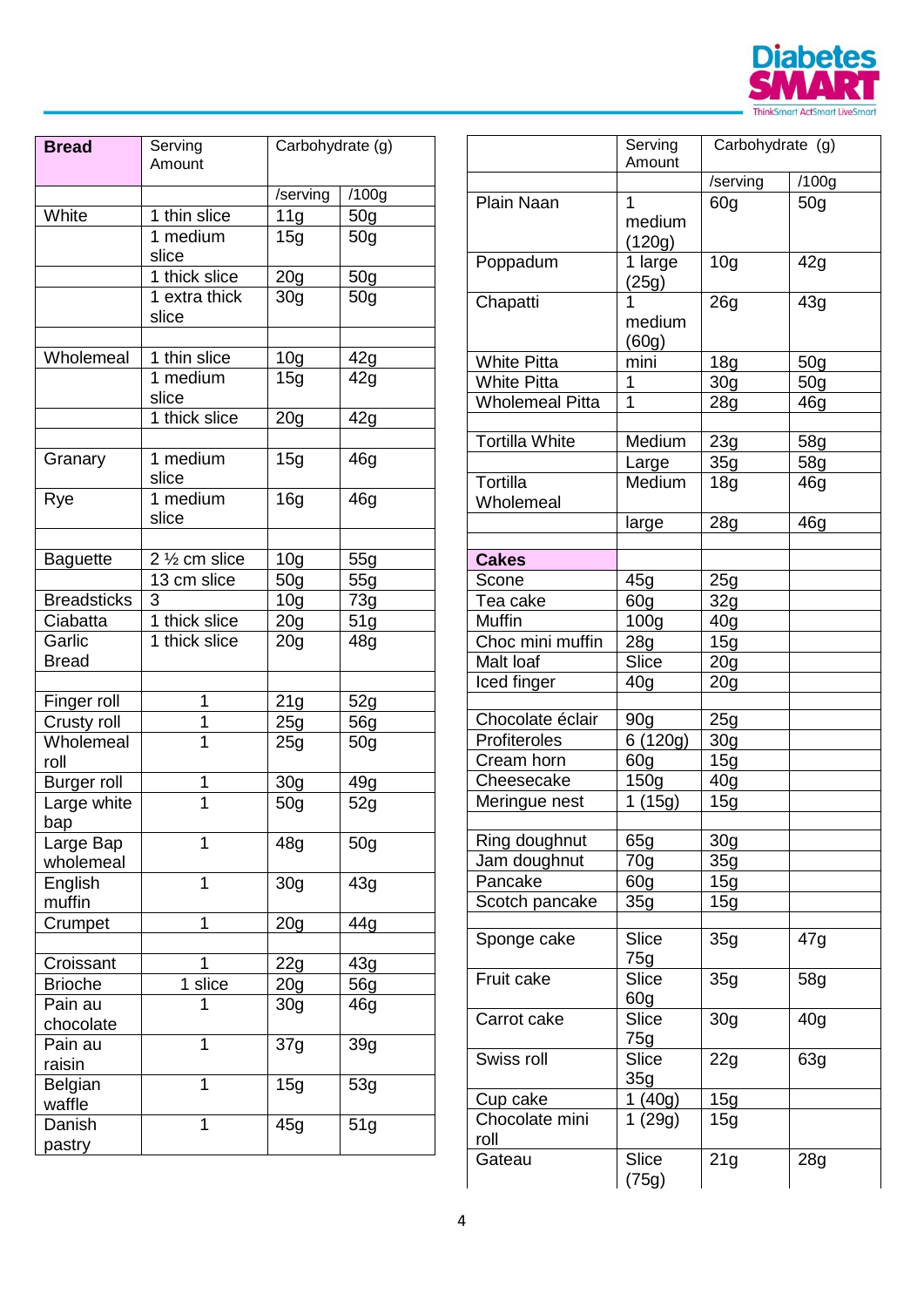

| <b>Puddings</b>                | Serving         | Carbohydrate (g) |                 |
|--------------------------------|-----------------|------------------|-----------------|
|                                | Amount          |                  |                 |
|                                |                 | /serving         | /100g           |
| <b>Bread &amp; Butter</b>      | medium          | 40 <sub>g</sub>  | 27g             |
| pudding                        | (150g)          |                  |                 |
| <b>Sticky Toffee</b>           | medium          | 45g              | 41g             |
|                                | (110g)          |                  |                 |
| <b>Banoffee Pie</b>            | medium          | 50 <sub>g</sub>  | 33g             |
|                                | (150g)          |                  |                 |
| <b>Apple Pie</b>               | slice $(150g)$  | 50 <sub>q</sub>  | 33g             |
| Mince Pie                      | (60g)<br>1      | 35g              |                 |
| <b>Bakewell tart</b>           | 1<br>(45g)      | 20 <sub>g</sub>  |                 |
| Jam Tart                       | 1<br>(35g)      | 21g              |                 |
| Custard Tart                   | 1<br>(95g)      | 25g              |                 |
| <b>Trifle</b>                  | 125g            | 24g              | 19 <sub>g</sub> |
| Jelly                          | 150g            | 27g              | 18 <sub>g</sub> |
| Ice Cream vanilla              | 1 scoop         | 10 <sub>g</sub>  | 20 <sub>g</sub> |
|                                | (50g)           |                  |                 |
| Choc ice                       | 1               | 15g              |                 |
| Cornetto                       | 1               | 20 <sub>g</sub>  |                 |
| Magnum                         | 1               | 27g              |                 |
| Cornet & flake                 | <b>125ml</b>    | 30g              |                 |
| Sorbet                         | 1 scoop         | 15g              | 30 <sub>g</sub> |
|                                | (50g)           |                  |                 |
| Fruit lolly                    | 80ml            | 18 <sub>g</sub>  |                 |
|                                |                 |                  |                 |
|                                |                 |                  |                 |
| <b>Biscuits</b>                | Serving         | Carbohydrate (g) |                 |
|                                | Amount<br>1     |                  |                 |
| Savoury cracker                | 1               | 5g               |                 |
| crispbread                     | 1               | 5g               |                 |
| Oatcake/ rice cake             | 1               | 5g               |                 |
| Water biscuit large            |                 | 5g               |                 |
| Garibaldi                      | 1               | 5g               |                 |
| Ginger snap                    | 1               | <u>5g</u>        |                 |
| Rich tea                       | 1               | 5g               |                 |
| Malted milk                    | 1               | 5g               |                 |
| Digestive                      | 1               | 10 <sub>g</sub>  |                 |
| <b>Custard cream</b>           | 1               | 8g               |                 |
| Bourbon                        | 1               | 9g               |                 |
| Chocolate fingers              | 3               | 10 <sub>g</sub>  |                 |
| Jammy dodger                   | 1               | 13g              |                 |
| Kitkat                         | 2 finger        | 13g              |                 |
| Penguin                        | 1               | 16g              |                 |
| Jaffa cake                     | 1               | 8g               |                 |
| Fig roll                       | 1               | 15g              |                 |
| Tracker (choc                  | 26g             | 15g              |                 |
| chip)                          |                 |                  |                 |
| Alpen bar                      | 29g             | 22g              |                 |
| Kellogs Nutri grain            | 37g             | 25g              |                 |
| Nature Valley oat<br>and honey | 2 bars<br>(42g) | 27g              |                 |

| <b>Breakfast cereals</b> | Serving<br>Amount | Carbohydrate (g) |                 |
|--------------------------|-------------------|------------------|-----------------|
|                          |                   | /serv            | /100g           |
|                          |                   | ing              |                 |
| Weetabix                 | 1 bisc            | 12g              | 68g             |
| Oatibix                  | 1 bisc            | 15g              | 64g             |
| Shredded wheat           | 1 bisc            | 15g              | 69g             |
| All Bran                 | 6 tbsp            | 20 <sub>g</sub>  | 48 <sub>g</sub> |
| Bran or oat flakes       | 7 tbsp            | 30 <sub>g</sub>  | 67g             |
| Cornflakes               | 6 tbsp            | 30 <sub>g</sub>  | 84g             |
| Crunchy Nut              | 6 tbsp            | 30 <sub>g</sub>  | 82g             |
| Cornflakes               |                   |                  |                 |
| <b>Frosties</b>          | 6 tbsp            | 30 <sub>g</sub>  | 87g             |
| Fruit 'n Fibre           | 7 tbsp            | 30 <sub>g</sub>  | 69g             |
| Special K                | 6 tbsp            | 30 <sub>g</sub>  | 75g             |
| Sultana Bran             | 7 tbsp            | 30 <sub>g</sub>  | 68g             |
| <b>Cheerios</b>          | 8 tbsp            | 30 <sub>g</sub>  | 75g             |
| Coco Pops                | 7 tbsp            | 30 <sub>g</sub>  | 85g             |
| <b>Puffed Wheat</b>      | 8 tbsp            | 30 <sub>g</sub>  | 72g             |
| <b>Rice Krispies</b>     | 7 tbsp            | 30 <sub>g</sub>  | 87g             |
| <b>Start</b>             | 7 tbsp            | 30 <sub>g</sub>  | 83g             |
| Weetos                   | 8 tbsp            | 30 <sub>g</sub>  | 75g             |
| <b>Frosted or Coco</b>   | 5 tbsp            | 30 <sub>g</sub>  | 77g             |
| <b>Shreddies</b>         |                   |                  |                 |
| <b>Raisin Wheats</b>     | 15                | 30 <sub>g</sub>  | 69g             |
| <b>Shredded Wheat</b>    | 15                | 30 <sub>q</sub>  | 72g             |
| <b>Bitesize</b>          |                   |                  |                 |
| <b>Shreddies</b>         | 5 tbsp            | 30 <sub>g</sub>  | 74g             |
| Oats rolled              | 4 tbsp            | 30 <sub>g</sub>  | 60g             |
| Oatso Simple             | 1 sachet &        | 25g              | 14g             |
| Original                 | milk              |                  |                 |
| Porridge with milk       | 225g              | 30 <sub>g</sub>  | 14g             |
| Fruit muesli             | 2 tbsp            | 20 <sub>g</sub>  | 65g             |
| Muesli no added          | 2 tbsp            | 20g              | 65g             |
| sugar                    |                   |                  |                 |
| Nut muesli               | 2 tbsp            | 18 <sub>g</sub>  | 61g             |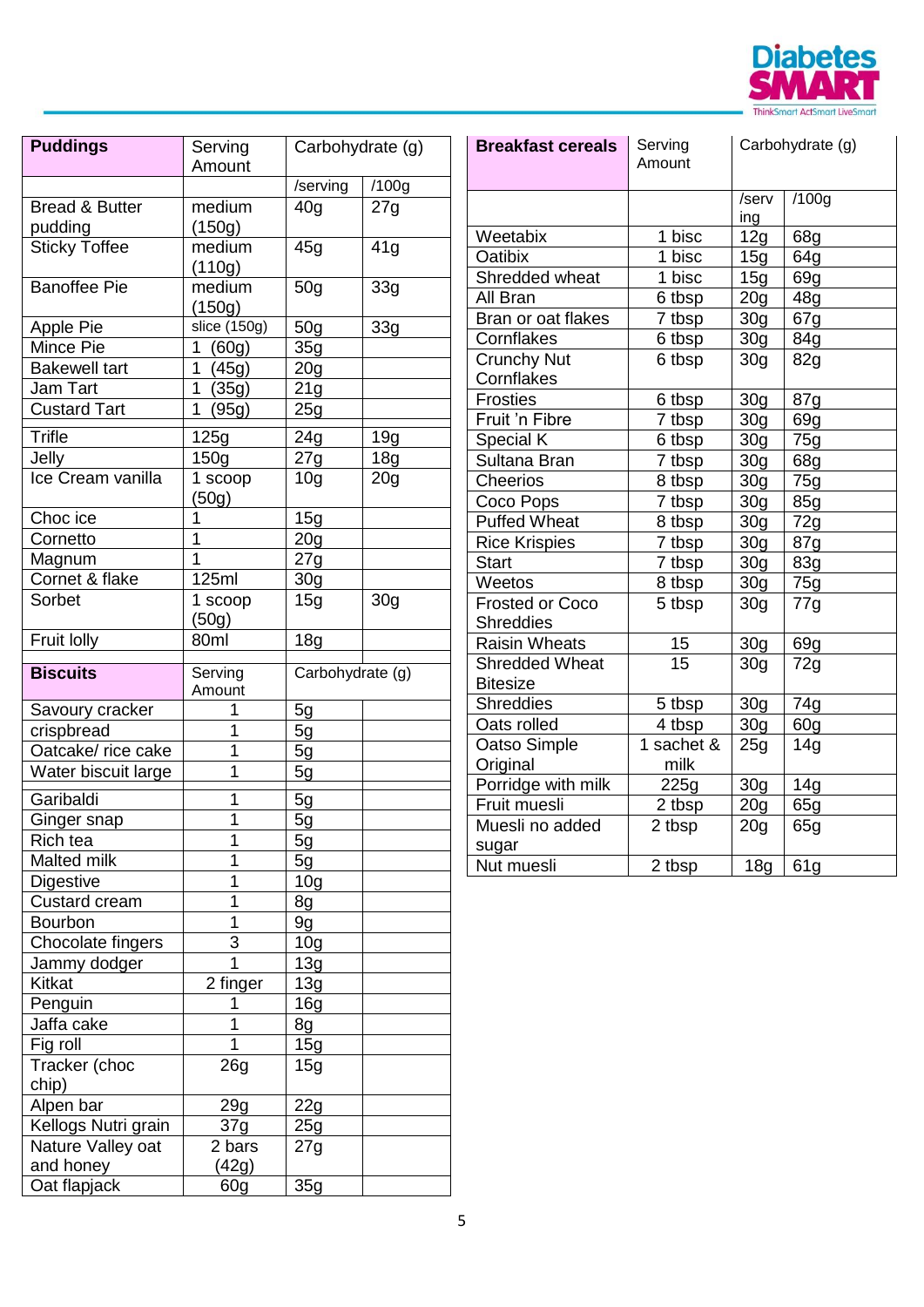

| Fruit                 | Serving<br>amount          | Carbohydrate (g) |                 |
|-----------------------|----------------------------|------------------|-----------------|
|                       |                            | /serving         | /100g           |
| Apple                 | 1                          | 15g              | 12g             |
| Stewed apple          | 140g                       | 11g              | 8g              |
| Pear                  | 1                          | 15g              | 9g              |
| Plum                  | $\overline{2}$             | 10 <sub>g</sub>  | 8g              |
| Orange                | $\overline{1}$             | 10 <sub>g</sub>  | 6g              |
| Satsuma               | $\overline{2}$             | 10 <sub>g</sub>  | 6g              |
| Grapefruit            | $\frac{1}{2}$              | 5g               | 5g              |
| Banana                | 1                          | 20 <sub>g</sub>  | 15g             |
| Grapes                | 10                         | 10 <sub>g</sub>  | 15g             |
| Mango                 | $\frac{1}{4}$              | 10 <sub>g</sub>  | 14g             |
| Pineapple             | 2 slices                   | 10 <sub>g</sub>  | 10 <sub>g</sub> |
| Paw paw               | $\frac{1}{4}$              | 10 <sub>g</sub>  | 9g              |
| Apricots              | 4                          | 10 <sub>g</sub>  | 7g              |
| Nectarine             | $\overline{1}$             | 10 <sub>g</sub>  | 8g              |
| Peach                 | $\overline{1}$             | 10 <sub>g</sub>  | 7g              |
| <b>Tinned</b>         | 100 <sub>g</sub>           | 10 <sub>g</sub>  | 10 <sub>g</sub> |
| peaches in            |                            |                  |                 |
| juice                 |                            |                  |                 |
| <b>Tinned fruit</b>   | $\frac{1}{2}$ tin in juice | 14g              | 7g              |
| cocktail              | (200g)                     |                  |                 |
| Fresh fruit           | medium                     | 28g              | 14g             |
| salad                 | bowl (200g)                |                  |                 |
| Kiwi                  | 2                          | 11g              | 9g              |
| Watermelon            | 150g slice                 | 10 <sub>g</sub>  | 7g              |
| Melon                 | 150g slice                 | 10 <sub>g</sub>  | 6g              |
| <b>Strawberries</b>   | 7                          | 5g               | 6g              |
| Raspberries           | 100 <sub>g</sub>           | 5g               | 5g              |
| <b>Blackberries</b>   | 100 <sub>g</sub>           | 5g               | 5g              |
| <b>Blueberries</b>    | 20                         | 5g               | 10 <sub>g</sub> |
| <b>Cherries</b>       | 10                         | 10 <sub>g</sub>  | 10g             |
| <b>Blackcurrants</b>  | 100a                       | 7α               | 7α              |
|                       |                            |                  |                 |
| Dates                 | $\overline{2}$             | 10 <sub>g</sub>  | 65g             |
| <b>Dried Apricots</b> | 3                          | 10 <sub>g</sub>  | 37g             |
| Figs                  | $\overline{1}$             | 10 <sub>g</sub>  | 49g             |
| Prunes                | $\overline{2}$             | 10 <sub>g</sub>  | 34g             |
| Raisin/sultanas       | 15g                        | 10 <sub>g</sub>  | 70 <sub>g</sub> |

The weight listed for fruits may include peel or stones but the carbohydrate content listed is for edible fruit.

Most vegetables (except potatoes) have a low carbohydrate content and do not need to be counted.

Vegetables including pulses such as peas, beans and lentils with significant carbohydrate content are listed below. Pulses are slow releasing and people with type 1 diabetes who carbohydrate count and inject insulin to match their carbohydrate intake will learn from experience whether to take insulin for these or not.

| Vegetables                 | Serving<br>amount | Carbohydrate (g) |                 |
|----------------------------|-------------------|------------------|-----------------|
|                            |                   | /serving         | /100g           |
| Potatoes                   | 1 (egg)           | 10 <sub>q</sub>  | 17g             |
| boiled                     | sized)            |                  |                 |
| Potatoes                   | 1 scoop           | 10 <sub>g</sub>  | 15g             |
| mashed                     |                   |                  |                 |
| Potatoes roast             | 1 small           | 10 <sub>g</sub>  |                 |
|                            | (40g)             |                  | 26g             |
|                            |                   |                  |                 |
| Jacket potato              | Small             | 25g              | 23g             |
|                            | Medium            | 50 <sub>g</sub>  | 23g             |
|                            | Large             | 80 <sub>g</sub>  | 23g             |
| Sweet potato               | medium            | 25g              | 20 <sub>g</sub> |
| Chips                      | 5                 | 10 <sub>g</sub>  | 30g             |
| Oven chips                 | $15 - 20$         | 30 <sub>g</sub>  | 30 <sub>g</sub> |
| baked                      |                   |                  |                 |
| <b>French fries</b>        | medium            | 50g              | 36 <sub>g</sub> |
|                            | portion           |                  |                 |
|                            | (150g)            |                  |                 |
| Hash brown                 | 1                 | 10 <sub>q</sub>  | 25g             |
| Croquette                  | $\overline{2}$    | 10 <sub>g</sub>  | 25g             |
| Potato smiles              | $\overline{2}$    | 10 <sub>g</sub>  | 25g             |
| Wedges                     | $3 - 4$           | 10 <sub>g</sub>  | 25g             |
| Waffle                     | 1                 | 15g              | 31g             |
| Crisps                     | 25g pack          | 15g              | 60g             |
| Potato salad               | 75g               | 10 <sub>g</sub>  | 13g             |
|                            |                   |                  |                 |
| Carrots boiled             | 2                 | 10 <sub>g</sub>  | 5g              |
| Parsnip baked              | $\frac{1}{2}$     | 10 <sub>g</sub>  | 21g             |
| <b>Beetroot boiled</b>     | $2 - 3$           | 10 <sub>g</sub>  | 10 <sub>g</sub> |
| <b>Butternut</b><br>squash | 100g              | 8g               | 8g              |
|                            |                   |                  |                 |
| Peas frozen/               | 3 tbsp            | 10g              | 12g             |
| tinned                     |                   |                  |                 |
| Mushy peas                 | 2 tbsp            | 10 <sub>g</sub>  | 14g             |
| <b>Broad beans</b>         | 3 tbsp            | 10 <sub>g</sub>  | 12g             |
| <b>Baked beans</b>         | $\frac{1}{2}$ tin | 28g              | 14g             |
| Lentils                    | 2 tbsp            | 10 <sub>g</sub>  | 18 <sub>g</sub> |
| Kidney beans               | 2 tbsp            | 10 <sub>g</sub>  | 18 <sub>q</sub> |
| Chickpeas                  | 2 tbsp            | 10g              | 16g             |
| <b>Butter beans</b>        | 3 tbsp            | 10 <sub>q</sub>  | 13g             |
| Houmous                    | 2 tbsp            | 8g               | 13g             |
|                            |                   |                  |                 |
| Sweetcorn                  | 2 tbsp            | 10 <sub>g</sub>  | 26g             |
| tinned / frozen            |                   |                  |                 |
| Sweetcorn cob              | Medium            | 10 <sub>g</sub>  | 12g             |
|                            |                   |                  |                 |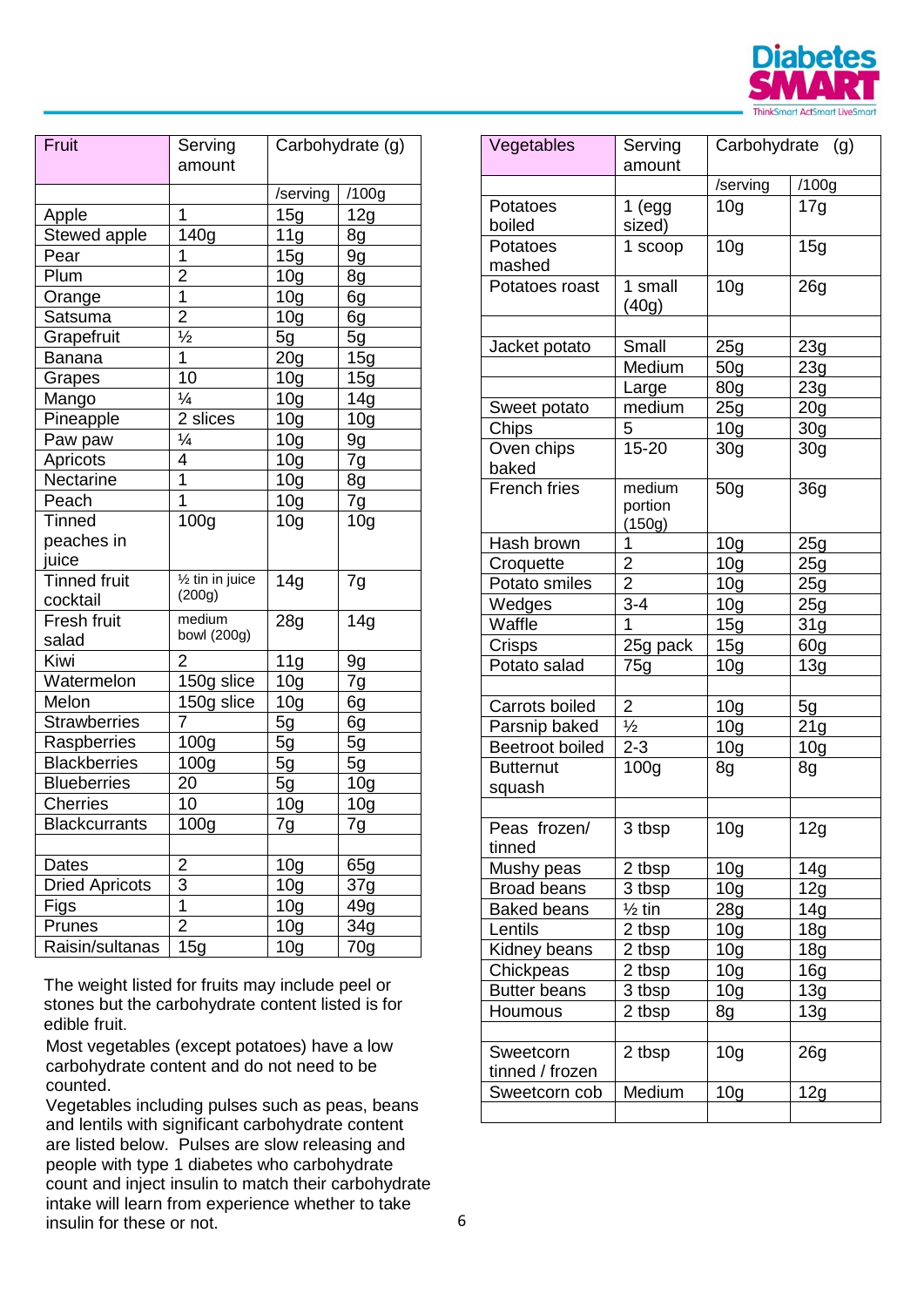

| <b>Dried Pasta</b>              | Serving<br>amount | Carbohydrate (g) |                 |
|---------------------------------|-------------------|------------------|-----------------|
|                                 |                   | /serving         | /100g           |
| Lasagne                         | 1 sheet           | 10 <sub>g</sub>  | 70 <sub>q</sub> |
| Spaghetti<br>White              | 50 <sub>q</sub>   | 35g              | 70g             |
|                                 | 100g              | 70g              | 70g             |
| Spaghetti<br>Wholewheat         | 75q               | 50 <sub>g</sub>  | 66g             |
|                                 | 100 <sub>g</sub>  | 66g              | 66g             |
| Macaroni                        | 50 <sub>g</sub>   | 38g              | 76g             |
| Penne/ Fusilli                  | 50g               | 35g              | 70g             |
|                                 | 75g               | 53g              | 70 <sub>g</sub> |
|                                 | 100 <sub>g</sub>  | 70g              | 70 <sub>g</sub> |
| <b>Cooked pasta</b><br>(boiled) |                   |                  |                 |
| Spaghetti<br>White              | 200 <sub>g</sub>  | 70g              | 35g             |
| Spaghetti<br>Wholewheat         | 200 <sub>g</sub>  | 64g              | 32g             |
|                                 |                   |                  |                 |
| Macaroni                        | 200g              | 75g              | 38g             |
| Penne/ Fusilli                  | 200g              | 70g              | 35g             |
| Ravioli Tinned                  | 200g              | 20 <sub>g</sub>  | 10 <sub>q</sub> |
| Lasagne                         | 300g              | 40 <sub>q</sub>  | 13g             |
| Macaroni<br>cheese              | 300g              | 54g              | 18 <sub>q</sub> |
| Tortellini filled               | 150g              | 48g              | 32g             |
|                                 |                   |                  |                 |
| <b>Noodles</b>                  |                   |                  |                 |
| Egg noodles<br>raw              | 63g               | 45g              | 72g             |
| Egg noodles<br>boiled           | 125g              | 45g              | 36g             |
| Pot noodle                      | 1 pot             | 65g              | 20 <sub>g</sub> |
| Straight to wok<br>noodles      | 150g              | 40 <sub>g</sub>  | 28g             |

| <b>Rice</b>             | Serving<br>amount | Carbohydrate (g) |                  |
|-------------------------|-------------------|------------------|------------------|
|                         |                   | /serving         | /100g            |
| All varieties raw       | 10 <sub>g</sub>   | 10 <sub>g</sub>  | 100 <sub>g</sub> |
|                         | 50 <sub>q</sub>   | 50 <sub>q</sub>  | 100g             |
|                         |                   |                  |                  |
| All varieties<br>cooked | 30 <sub>g</sub>   | 10 <sub>g</sub>  | 30 <sub>g</sub>  |
|                         | 150g              | 50 <sub>g</sub>  | 30 <sub>g</sub>  |
|                         |                   |                  |                  |
| Pilau rice              | 200 <sub>g</sub>  | 60g              | 30g              |
| Risotto                 | 350g              | 60 <sub>q</sub>  | 17g              |
|                         |                   |                  |                  |
|                         |                   |                  |                  |
| Polenta                 | 125g              | 19 <sub>g</sub>  | 15g              |
| Couscous<br>cooked      | 125g              | 38g              | 30g              |
| Quinoa                  | 60g raw           | 38 <sub>g</sub>  | 63g              |
|                         | 125g<br>cooked    | 38g              | 31 <sub>g</sub>  |
|                         |                   |                  |                  |
|                         |                   |                  |                  |
|                         |                   |                  |                  |

When pasta/rice/noodles are boiled the volume and weight increases because they absorb water.

If working out the carbohydrate content of a pasta meal make sure to use the right carbohydrate value from the table or on food labels such as "dry weight" (raw) or "as served" (cooked) weight.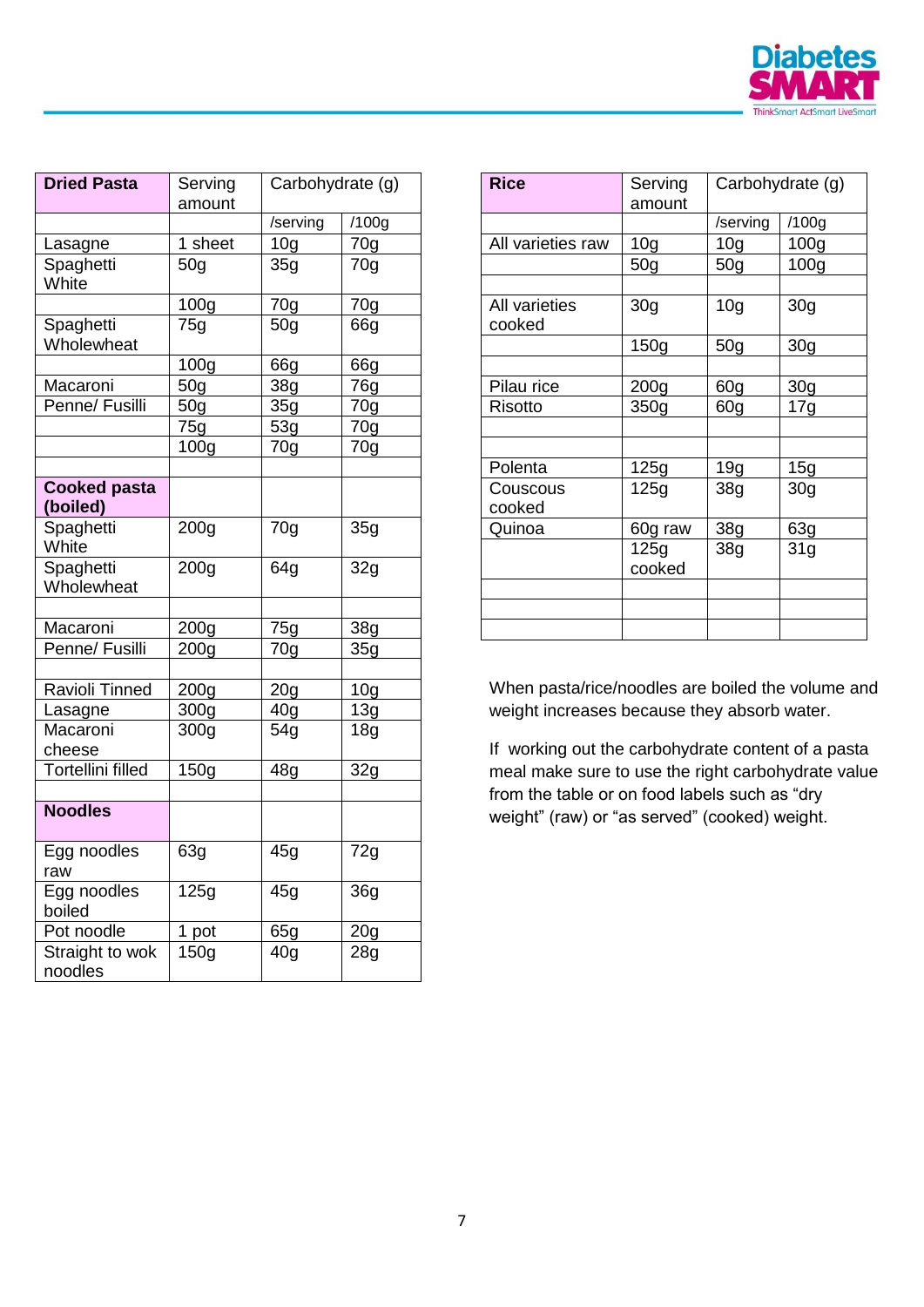

| Meat / Fish<br><b>Products</b> | Serving                      | Carbohydrate (g) |                   |
|--------------------------------|------------------------------|------------------|-------------------|
|                                |                              | /serving         | /100g             |
| Sausage                        | 1<br>(55g)                   | 5g               | 9g                |
| Sausage roll                   | 1<br>(60g)                   | 16 <sub>g</sub>  | 27g               |
| Mini sausage<br>roll           | 1<br>(20g)                   | 5g               | 25g               |
| Scotch egg                     | 1 (120g)                     | 16 <sub>g</sub>  | 13g               |
| Mini scotch                    | 2 (60g each)                 | 16 <sub>q</sub>  | 13g               |
| egg                            |                              |                  |                   |
| Pork pie                       | individual 140g              | 35g              | 24g               |
| Steak &<br>Kidney pie          | individual 200g              | 46g              | 23g               |
| Cornish pastie                 | 1 medium<br>200 <sub>q</sub> | 49g              | 25g               |
| Quiche                         | 1/ <sub>3</sub> of 6" (120g) | 26g              | 22g               |
| Chicken<br>goujons             | 3(100q)                      | 19g              | 19g               |
| Chicken kiev                   | 1<br>(130g)                  | 16g              | 12g               |
| Stuffing                       | 2 balls (65g)                | 13g              | 20 <sub>q</sub>   |
| Yorkshire<br>pudding           | 1<br>(40g)                   | 10 <sub>g</sub>  | 25g               |
| Fish fingers<br>grilled        | 3 fingers                    | 9g               | 15g               |
| Fish cake fried                | (100g)<br>1                  | 16 <sub>g</sub>  | <b>16g</b>        |
| Fish in batter                 | <b>Small (130g)</b>          | 19q              | 15g               |
| Scampi                         |                              | 15g              | 20 <sub>g</sub>   |
| sushi                          | $\frac{5}{4}$                | 32g              | $\overline{2}$ 5g |

Meat and fish do not contain carbohydrate unless they are coated in breadcrumbs/batter, wrapped in pastry or are processed with added cereal. Meat and fish products containing significant carbohydrate are listed above.

| <b>Soups and</b>   |                | /serving        | /100ml          |
|--------------------|----------------|-----------------|-----------------|
| sauces             |                |                 |                 |
| Tomato soup        | 200ml          | 10 <sub>g</sub> | 5g              |
| Vegetable          | 200ml          | 15 <sub>q</sub> | 8g              |
| soup               |                |                 |                 |
| Lentil soup        | 200ml          | 20 <sub>g</sub> | 10 <sub>g</sub> |
| Chicken            | 200ml          | 10 <sub>q</sub> | 5g              |
| noodle soup        |                |                 |                 |
| Gravy              | 100 ml         | 5g              | 5g              |
|                    |                |                 |                 |
| Ketchup            | 1 tbsp (15 ml) | 5g              | 33 <sub>q</sub> |
| Brown sauce        | 1 tbsp (15 ml) | 5g              | 33 <sub>q</sub> |
| White sauce        | 125 ml         | 15g             | 12g             |
| <b>Bread sauce</b> | 75 ml          | 10 <sub>q</sub> | 13g             |
|                    |                |                 |                 |

| <b>Soups and</b>                      |                     | /serving         | /100ml          |
|---------------------------------------|---------------------|------------------|-----------------|
| sauces                                |                     |                  |                 |
| (continued)                           |                     |                  |                 |
| Pickle                                | 1 tbsp (15 ml)      | 5g               | 33g             |
| Chutney                               | 1 tbsp (15 ml)      | 10 <sub>g</sub>  | 67g             |
| Horseradish                           | 1 tbsp (15 ml)      | <u>3g</u>        | 20 <sub>g</sub> |
| Mint sauce                            | 1 tbsp (15 ml)      | 4g               | 27g             |
| <b>Dairy</b>                          | Serving             | Carbohydrate (g) |                 |
|                                       |                     | /serving         | /100g           |
| Fresh milk<br>(all kinds)             | 200ml               | 10 <sub>g</sub>  | 5g              |
| Soya milk                             | $200 m\overline{I}$ | 6g               | 3g              |
| <b>Dried</b><br>skimmed               | 20 <sub>g</sub>     | 11 <sub>g</sub>  | 55g             |
| Evaporated                            | 150 ml              | 12g              | 8g              |
| Condensed                             | 50 ml               | 28g              | 56g             |
|                                       |                     |                  |                 |
| Full fat<br><b>Natural</b><br>yoghurt | 125q                | 9g               | 7g              |
| Fruit corner                          | 1                   | 18 <sub>g</sub>  |                 |
| $0\%$ fat<br>yoghurt                  | 150g                | 10 <sub>g</sub>  | 8g              |
| Low fat fruit<br>yoghurt              | 125g                | 18g              | 14 <sub>g</sub> |
| Yoghurt drink                         | 75 ml               | 9g               | 12g             |
| Plain<br>Fromage<br>frais             | 150 <sub>g</sub>    | 6g               | 4g              |
| Flavoured<br>fromage frais            | 47g                 | 5g               | 10 <sub>g</sub> |
|                                       |                     |                  |                 |
| Custard<br>powder                     | 15g                 | 14g              | 92g             |
| Custard                               | 125g                | 21g              | 17g             |
| Milk pudding                          | 200 <sub>g</sub>    | 28g              | 14g             |

Milk and many dairy products contain carbohydrate from milk sugar (lactose). Cheese and cream do not contain significant amounts of carbohydrate as the milk sugar is removed during their processing.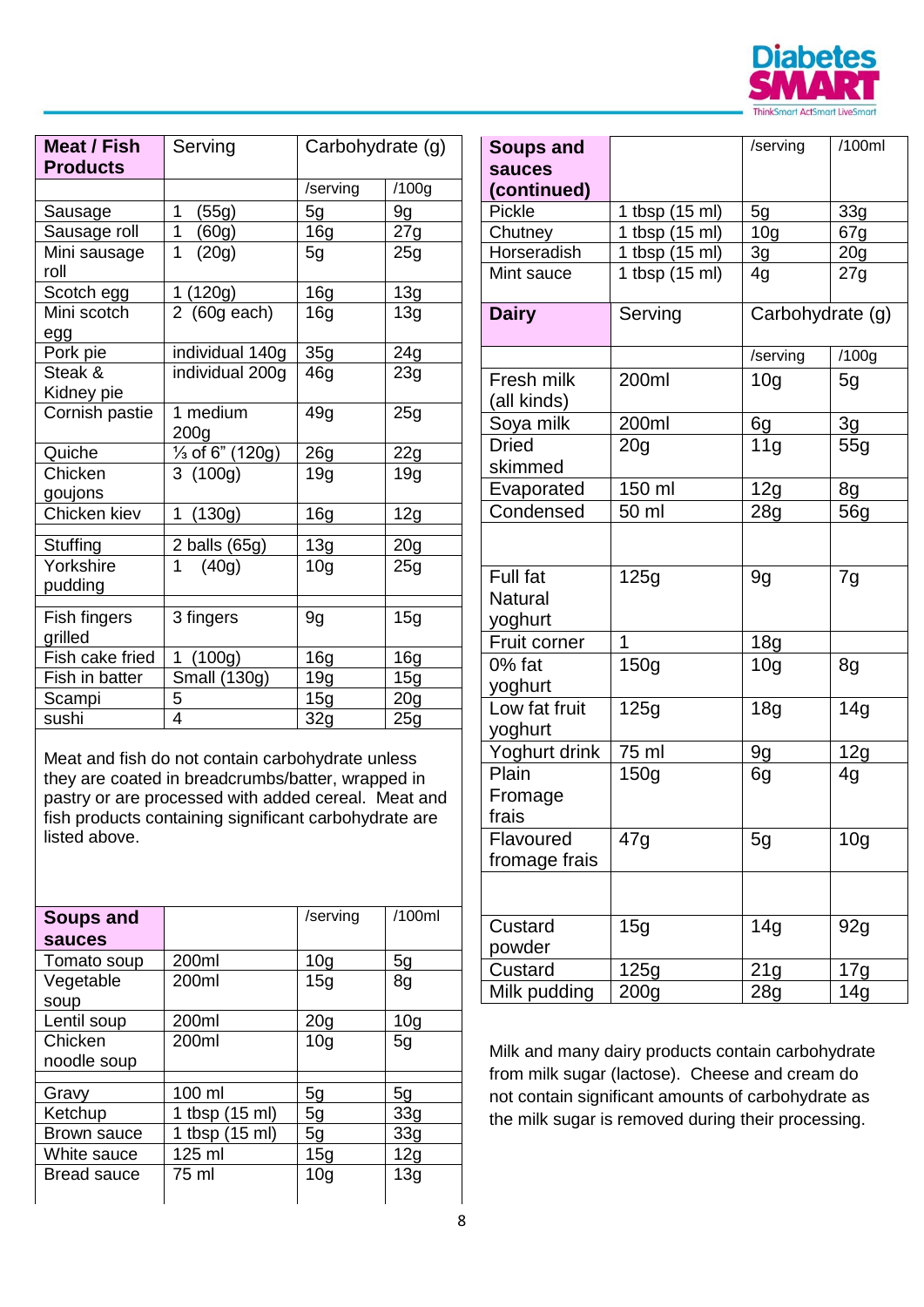

| <b>Drinks</b>                      | Serving<br>amount           | Carbohydrate    | (g)             |
|------------------------------------|-----------------------------|-----------------|-----------------|
|                                    |                             | /serving        | /100g           |
| <b>Horlicks</b><br>instant         | 200 ml<br>mug with<br>water | 22g             | 11 <sub>g</sub> |
| Cadburys<br>instant<br>chocolate   | 200 ml<br>mug with<br>water | 20 <sub>g</sub> | 10 <sub>g</sub> |
| Low cal<br>chocolate               | 200 ml<br>mug with<br>water | 5g              | 3g              |
| Cocoa powder                       | 2 tsp                       | 1 <sub>g</sub>  | 11g             |
| Milk                               | 200ml                       | 10 <sub>g</sub> | 5g              |
| Cola<br>Diet cola                  | 100 ml<br>100 ml            | 11 <sub>g</sub> | 11g<br>0        |
|                                    |                             | 0g              |                 |
| Fanta orange                       | 100 ml                      | 5g              | 5g              |
| Lemonade                           | 330 ml                      | 35g             | 11g             |
| Sprite                             | 330 ml                      | 11g             | 3.3g            |
| 7 Up                               | 330 ml                      | 23g             | 7g              |
| Slimline tonic                     | 150 ml                      | 0g              | 0               |
| Tonic water                        | 150 ml                      | 8g              | 5g              |
| <b>Bitter Lemon</b>                | 150 ml                      | 12g             | 8g              |
| Ginger Ale                         | 150 ml                      | 14g             | 9g              |
| J20                                | 275 ml                      | 13g             | 5g              |
| Appletise<br><b>Fruit Smoothie</b> | 275 ml<br>250 ml            | 30 <sub>g</sub> | 11g             |
| Yoghurt<br>Smoothie                | 250 ml                      | 35g<br>40g      | 14g<br>16g      |
| Orange<br>squash                   | 250 ml                      | 12g             | 5g              |
| Orange Hi<br>juice squash          | 250 ml                      | 20 <sub>g</sub> | 8g              |
| <b>Blackcurrant</b><br>squash      | 250 ml                      | 27g             | 11 <sub>q</sub> |
| <b>Red Bull</b>                    | 250 ml                      | 28g             | 11g             |
| Lucozade<br>original               | 380ml                       | 34g             | 9g              |
| Lucozade<br>sport                  | 500ml                       | 33g             | 7g              |

Carbohydrate in soft drinks can come from added sugar, fruit juice and sometimes yoghurt/milk. Diet or low calorie drinks sweetened with artificial sweeteners do not contain significant carbohydrate.

| <b>Alcoholic drinks</b>       | Serving   | Carbohydrate      |                   |
|-------------------------------|-----------|-------------------|-------------------|
|                               | amount    | (g)               |                   |
|                               |           | /serving          | $\sqrt{100}$ g    |
| Champagne /<br>Sparkling wine | 125 ml    | trace             |                   |
| Red, Rose, White<br>wine      | $175$ ml  | Trace             |                   |
| Dessert wine                  | 125 ml    | 10 <sub>g</sub>   |                   |
| Low alcohol wine              | 175 ml    | 20g               |                   |
| Mulled wine                   | 175 ml    | 30 <sub>g</sub>   |                   |
|                               |           |                   |                   |
| Beer / Lager                  | 1 pint    | 10 <sub>g</sub>   |                   |
| Dry Cider                     | 1 pint    | 15g               |                   |
| <b>Sweet Cider</b>            | 1 pint    | 25g               |                   |
| Vintage Cider                 | 1 pint    | 40 <sub>g</sub>   |                   |
| Low alcohol beer              | 330 ml    | 20 <sub>g</sub>   |                   |
| <b>Stout</b>                  | 1 pint    | 20 <sub>g</sub>   |                   |
|                               |           |                   |                   |
| Gin, Whisky,<br>Rum           | 25ml      | 0g                |                   |
| <b>Breezer</b>                | 275 ml    | $25 - 35$ g       |                   |
| Cocktail                      | $125ml -$ | Up to             |                   |
|                               | 200 ml    | 40 <sub>g</sub>   |                   |
|                               |           |                   |                   |
| <b>Sherry</b>                 | 50 ml     | Trace             |                   |
| Port                          | 50 ml     | 5g                |                   |
| Liqueur                       | 50 ml     | 15g               |                   |
| Pimms &                       | 250 ml    | 25g               |                   |
| Lemonade                      |           |                   |                   |
|                               |           |                   |                   |
| <b>Fruit drinks</b>           |           |                   |                   |
| Grapefruit juice              | 100 ml    | 4g                | 8g                |
| Apple juice                   | 100ml     | 11g               | 11                |
| Orange juice                  | 100ml     | 10 <sub>g</sub>   | 10 <sub>g</sub>   |
| Tomato juice                  | 250ml     | 10 <sub>g</sub>   | 4g                |
| Pineapple juice               | 100ml     | 12g               | 12g               |
| <b>Fruit smoothies</b>        | 100ml     | $\overline{1}$ 4g | 14g               |
| Cranberry juice               | 100ml     | $\overline{1}3g$  | $\overline{1}$ 3g |
| (sweetened)                   |           |                   |                   |

Alcoholic drinks contain carbohydrate so these are included in the tables. It is important to note that most people who inject insulin do not give insulin for the carbohydrate in alcoholic drinks due to the risk of hypoglycaemia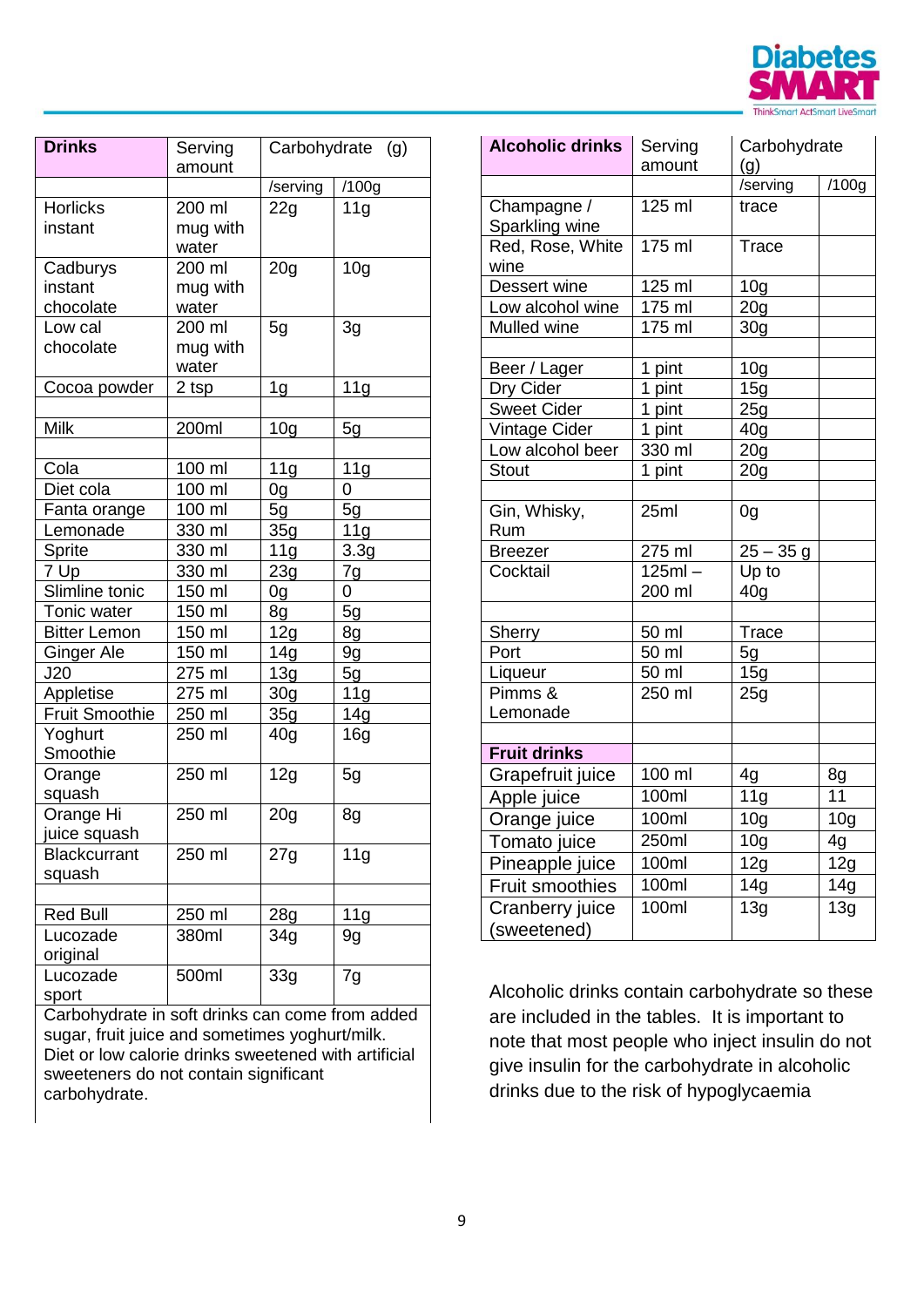

| <b>Hypoglycaemic</b><br><b>Treatments</b>                                                                                                                                                                                                                                                                                                                                                                                                                                                                                                                       | Carbohydrate (g)<br>Serving<br>Amount |                 |                  |  |  |
|-----------------------------------------------------------------------------------------------------------------------------------------------------------------------------------------------------------------------------------------------------------------------------------------------------------------------------------------------------------------------------------------------------------------------------------------------------------------------------------------------------------------------------------------------------------------|---------------------------------------|-----------------|------------------|--|--|
| Note: many drinks are reformulating to                                                                                                                                                                                                                                                                                                                                                                                                                                                                                                                          |                                       |                 |                  |  |  |
| reduce sugar content. Always check                                                                                                                                                                                                                                                                                                                                                                                                                                                                                                                              |                                       |                 |                  |  |  |
| carbohydrate content on labels as larger                                                                                                                                                                                                                                                                                                                                                                                                                                                                                                                        |                                       |                 |                  |  |  |
| volumes may be required to provide the                                                                                                                                                                                                                                                                                                                                                                                                                                                                                                                          |                                       |                 |                  |  |  |
| 10 to 15g carbohydrate required for hypo                                                                                                                                                                                                                                                                                                                                                                                                                                                                                                                        |                                       |                 |                  |  |  |
| treatment                                                                                                                                                                                                                                                                                                                                                                                                                                                                                                                                                       |                                       |                 |                  |  |  |
|                                                                                                                                                                                                                                                                                                                                                                                                                                                                                                                                                                 |                                       | /serving        | /100g            |  |  |
| Glucose / sugar                                                                                                                                                                                                                                                                                                                                                                                                                                                                                                                                                 | 10 <sub>g</sub>                       | 10 <sub>g</sub> | 100 <sub>g</sub> |  |  |
| Glucose                                                                                                                                                                                                                                                                                                                                                                                                                                                                                                                                                         | 3                                     |                 |                  |  |  |
|                                                                                                                                                                                                                                                                                                                                                                                                                                                                                                                                                                 |                                       | 10 <sub>q</sub> | 100 <sub>g</sub> |  |  |
| (dextrose) tabs                                                                                                                                                                                                                                                                                                                                                                                                                                                                                                                                                 |                                       |                 |                  |  |  |
|                                                                                                                                                                                                                                                                                                                                                                                                                                                                                                                                                                 |                                       |                 |                  |  |  |
| Glucogel                                                                                                                                                                                                                                                                                                                                                                                                                                                                                                                                                        | 25g tube                              | 10 <sub>g</sub> | 40 <sub>g</sub>  |  |  |
| <b>Jelly Babies</b>                                                                                                                                                                                                                                                                                                                                                                                                                                                                                                                                             | 5                                     | 15g             | 80g              |  |  |
| <b>Jelly Beans</b>                                                                                                                                                                                                                                                                                                                                                                                                                                                                                                                                              | 10                                    | 15 <sub>q</sub> | 90 <sub>g</sub>  |  |  |
| <b>Fruit Pastilles</b>                                                                                                                                                                                                                                                                                                                                                                                                                                                                                                                                          | 4                                     | 10 <sub>g</sub> | 85g              |  |  |
| <b>Wine Gums</b>                                                                                                                                                                                                                                                                                                                                                                                                                                                                                                                                                | 5                                     | 15g             | 75g              |  |  |
|                                                                                                                                                                                                                                                                                                                                                                                                                                                                                                                                                                 |                                       |                 |                  |  |  |
| Lucozade original                                                                                                                                                                                                                                                                                                                                                                                                                                                                                                                                               | 110ml                                 | 10 <sub>g</sub> | 9g               |  |  |
| Lucozade original                                                                                                                                                                                                                                                                                                                                                                                                                                                                                                                                               | 170ml                                 | 15g             | 9g               |  |  |
| Lucozade sport                                                                                                                                                                                                                                                                                                                                                                                                                                                                                                                                                  | 145ml                                 | 10 <sub>g</sub> | 7g               |  |  |
| Lucozade sport                                                                                                                                                                                                                                                                                                                                                                                                                                                                                                                                                  | 215ml                                 | 15g             | 7g               |  |  |
| Cola (not diet)                                                                                                                                                                                                                                                                                                                                                                                                                                                                                                                                                 | 100ml                                 | 11g             | 11g              |  |  |
| <b>Fruit Juice</b>                                                                                                                                                                                                                                                                                                                                                                                                                                                                                                                                              | 100ml                                 | 10 <sub>g</sub> | 10 <sub>g</sub>  |  |  |
|                                                                                                                                                                                                                                                                                                                                                                                                                                                                                                                                                                 |                                       |                 |                  |  |  |
| Hypoglycaemia, or hypo, is a blood glucose<br>level less than 4mmol/l.<br>Treat this straight away with 10 -15g of quick<br>acting carbohydrate such as the foods and<br>drinks listed above.<br>Retest and if blood glucose is still less than<br>4mmol/l, take another 10-15g of<br>carbohydrate.<br>Do not take insulin for these treatments.<br>When blood glucose is above 4mmol/l you<br>may need to take some additional starchy<br>carbohydrate food as a follow on treatment<br>(examples listed below), if your next meal is<br>not due.<br>Follow on |                                       |                 |                  |  |  |
| treatment                                                                                                                                                                                                                                                                                                                                                                                                                                                                                                                                                       |                                       |                 |                  |  |  |
| <b>Biscuits</b>                                                                                                                                                                                                                                                                                                                                                                                                                                                                                                                                                 | 2 plain                               | 15g             | 70g              |  |  |
| Bread/toast                                                                                                                                                                                                                                                                                                                                                                                                                                                                                                                                                     | 1 slice                               | 15g             | 50g              |  |  |
| Cereal & milk<br>Small<br>20 <sub>g</sub><br>15g<br>bowl                                                                                                                                                                                                                                                                                                                                                                                                                                                                                                        |                                       |                 |                  |  |  |

Fruit 1 medium 20g 15g

| <b>Jams and</b>                                                                                                                                                                                                           | Serving         | Carbohydrate(g) |                 |
|---------------------------------------------------------------------------------------------------------------------------------------------------------------------------------------------------------------------------|-----------------|-----------------|-----------------|
| spreads                                                                                                                                                                                                                   | Amount          |                 |                 |
|                                                                                                                                                                                                                           |                 | /serving        | /100g           |
| Jam/                                                                                                                                                                                                                      | 2 tsp           | 10 <sub>q</sub> | 69g             |
| marmalade                                                                                                                                                                                                                 |                 |                 |                 |
| Reduced                                                                                                                                                                                                                   | 2 tsp           | 8g              | 55g             |
| sugar jam                                                                                                                                                                                                                 |                 |                 |                 |
| Lemon curd                                                                                                                                                                                                                | 2 tsp           | 9g              | 63g             |
| Golden syrup                                                                                                                                                                                                              | 2 tsp           | 12g             | 80 <sub>q</sub> |
| Honey                                                                                                                                                                                                                     | 2 tsp           | 13g             | 85g             |
| Choc nut                                                                                                                                                                                                                  | 2 tsp           | 9g              | 60 <sub>g</sub> |
| spread                                                                                                                                                                                                                    |                 |                 |                 |
| Butter and fat spreads (e.g. sunflower or olive<br>spreads) do not contain carbohydrate.<br>Yeast spreads (e.g. Marmite) and nut butters only<br>contain a small amount of carbohydrate and do<br>not need to be counted. |                 |                 |                 |
| <b>Sweets</b>                                                                                                                                                                                                             |                 |                 |                 |
|                                                                                                                                                                                                                           | 1               |                 |                 |
| After Eight                                                                                                                                                                                                               |                 | 6g              |                 |
| mints                                                                                                                                                                                                                     | 1               |                 |                 |
| Assortment                                                                                                                                                                                                                |                 | 8g              |                 |
| toffee and                                                                                                                                                                                                                |                 |                 |                 |
| choc                                                                                                                                                                                                                      |                 |                 |                 |
| Boost bar                                                                                                                                                                                                                 | 40g bar         | 23g             |                 |
| Bounty bar                                                                                                                                                                                                                | 57g bar         | 33g             |                 |
| Chocolate                                                                                                                                                                                                                 | Treat           | 8g              |                 |
| <b>Buttons</b>                                                                                                                                                                                                            | size 15g<br>bag |                 |                 |
| Cadbury's                                                                                                                                                                                                                 | 37g bar         | 23g             |                 |
| Caramel bar                                                                                                                                                                                                               |                 |                 |                 |
| Cadbury's                                                                                                                                                                                                                 | 1(40g)          | 29g             |                 |
| Cream Egg                                                                                                                                                                                                                 |                 |                 |                 |
| Crunchie                                                                                                                                                                                                                  | 40g bar         | 30g             |                 |
| Dark or milk                                                                                                                                                                                                              | 3               | 10 <sub>g</sub> |                 |
| chocolate bar                                                                                                                                                                                                             | squares         |                 |                 |
| Dairy Milk                                                                                                                                                                                                                | 45g bar         | 25g             |                 |
| (Cadbury's)                                                                                                                                                                                                               |                 |                 |                 |
| Flake                                                                                                                                                                                                                     | 26g bar         | 15g             |                 |
|                                                                                                                                                                                                                           |                 |                 |                 |
| Fudge                                                                                                                                                                                                                     | $1 \times 12g$  | 10 <sub>g</sub> |                 |
|                                                                                                                                                                                                                           | square          |                 |                 |
| Cadbury's                                                                                                                                                                                                                 | 26g bar         | 19g             |                 |
| <b>Fudge Finger</b>                                                                                                                                                                                                       |                 |                 |                 |
| Double Decker                                                                                                                                                                                                             | 55g bar         | 39g             |                 |
| Fry's Turkish                                                                                                                                                                                                             | 51g bar         | 38g             |                 |
| Delight                                                                                                                                                                                                                   |                 |                 |                 |
| Galaxy                                                                                                                                                                                                                    | 42g bar         | 24g             |                 |
|                                                                                                                                                                                                                           |                 |                 |                 |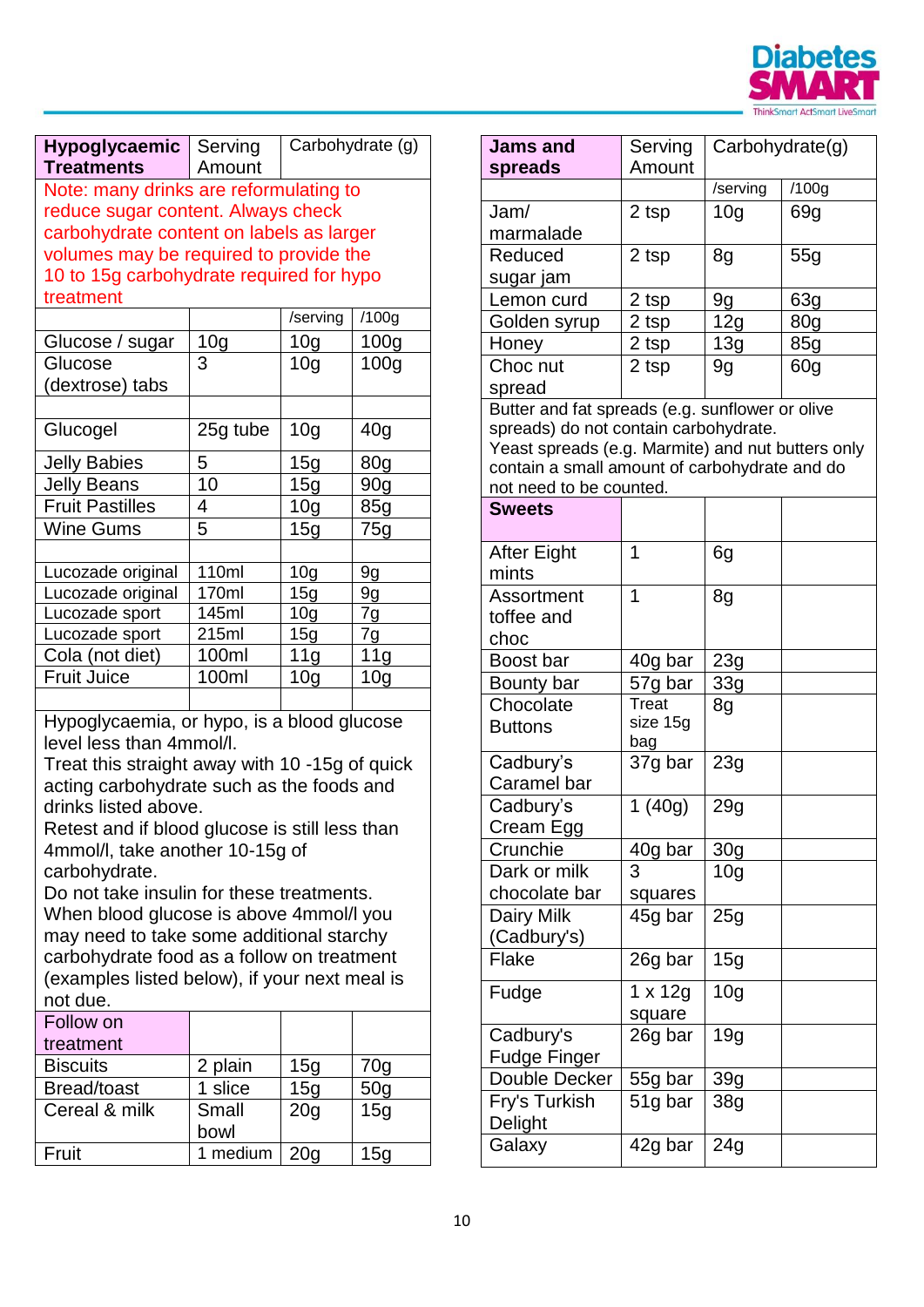

| <b>Sweets</b><br>continued        | Serving<br>Amount       | Carbohydrate (g) |       |
|-----------------------------------|-------------------------|------------------|-------|
|                                   |                         | /serving         | /100g |
| Green and<br>Black's<br>chocolate | mini bar<br>(15g)       | 7g               |       |
| Kitkat                            | 2 finger                | 13g              |       |
| Kitkat chunky                     | 25g bar                 | 20 <sub>g</sub>  |       |
| <b>Maltesers</b>                  | 37g<br>bag              | 23g              |       |
| Mars bar treat<br>size            | 18g bar                 | 13g              |       |
| Mars bar                          | 51g bar                 | 35g              |       |
| Milky Way                         | 22g bar                 | 15g              |       |
| <b>Minstrels</b>                  | 118g<br>pouch           | 82g              |       |
| <b>Munchies</b>                   | 52g<br>tube             | 34 <sub>g</sub>  |       |
| Peanut M& M's                     | 140 <sub>g</sub><br>bag | 83g              |       |
| Rolo                              | 52g<br>tube             | 36g              |       |
| <b>Snickers</b>                   | 42g bar                 | 23g              |       |
| Toffee crisp                      | 38g bar                 | 24g              |       |
| Twix                              | 23g bar                 | 15g              |       |
| Yorkie                            | 46g bar                 | 28g              |       |
| <b>Fruit pastilles</b>            | 52g<br>tube             | 43g              |       |
| Liquorice<br><b>Allsorts</b>      | 1                       | 5g               |       |
| <b>Marshmallows</b>               | 1                       | 6g               |       |
| <b>Skittles</b>                   | 55g<br>bag              | 50 <sub>g</sub>  |       |
| <b>Starburst</b>                  | 45g<br>tube             | 38 <sub>g</sub>  |       |
| Wine gums                         | 52g                     | 40 <sub>g</sub>  |       |
| Polo mints                        | 34g<br>tube             | 33g              |       |
| Trebor extra<br>strong mints      | 48g<br>tube             | 47g              |       |

| <b>Crisps / Nuts</b>         | Serving<br>Amount         |                 | Carbohydrate (g)<br>Per serv per 100g |
|------------------------------|---------------------------|-----------------|---------------------------------------|
| Crisps                       | 25g<br>bag                | 15g             | 60g                                   |
| Trebor extra<br>strong mints | 48g<br>tube               | 47g             | 60g                                   |
| <b>Doritos</b>               | 40g<br>bag                | 23g             | 58g                                   |
| Pringles                     | 40 <sub>q</sub><br>tube   | 21g             | 52g                                   |
| Tortilla chips               | 50 <sub>g</sub>           | 30 <sub>g</sub> | 60 <sub>q</sub>                       |
| <b>Pretzels</b>              | 50g<br>bag                | 39 <sub>g</sub> | 77g                                   |
| <b>Twiglets</b>              | 25g<br>bag                | 15g             | 58g                                   |
| <b>Bombay Mix</b>            | 25g                       | 9g              | 35g                                   |
| Popcorn plain                | $\overline{2}$<br>handful | 10 <sub>g</sub> | 50 <sub>q</sub>                       |
| Popcorn<br>salted            | 100 <sub>g</sub>          | 48 <sub>q</sub> | 48 <sub>q</sub>                       |
| Popcorn<br>sweet             | 100g                      | 55g             | 55q                                   |
| Peanuts                      | 50 <sub>g</sub>           | 5g              | 10 <sub>g</sub>                       |
| <b>Cashew nuts</b>           | 50 <sub>q</sub>           | 10 <sub>g</sub> | 20 <sub>g</sub>                       |
| Dried fruit and<br>nuts      | 25g                       | 10 <sub>g</sub> | 40 <sub>q</sub>                       |
| Dried fruit,<br>nuts & seeds | 25g                       | 10 <sub>g</sub> | 40 <sub>q</sub>                       |
| Seeds                        | 25g                       | <b>Trace</b>    | Trace                                 |
| <b>Raisins</b>               | 14g box                   | 10 <sub>g</sub> | 69g                                   |
| Olives                       | 3                         | trace           | trace                                 |